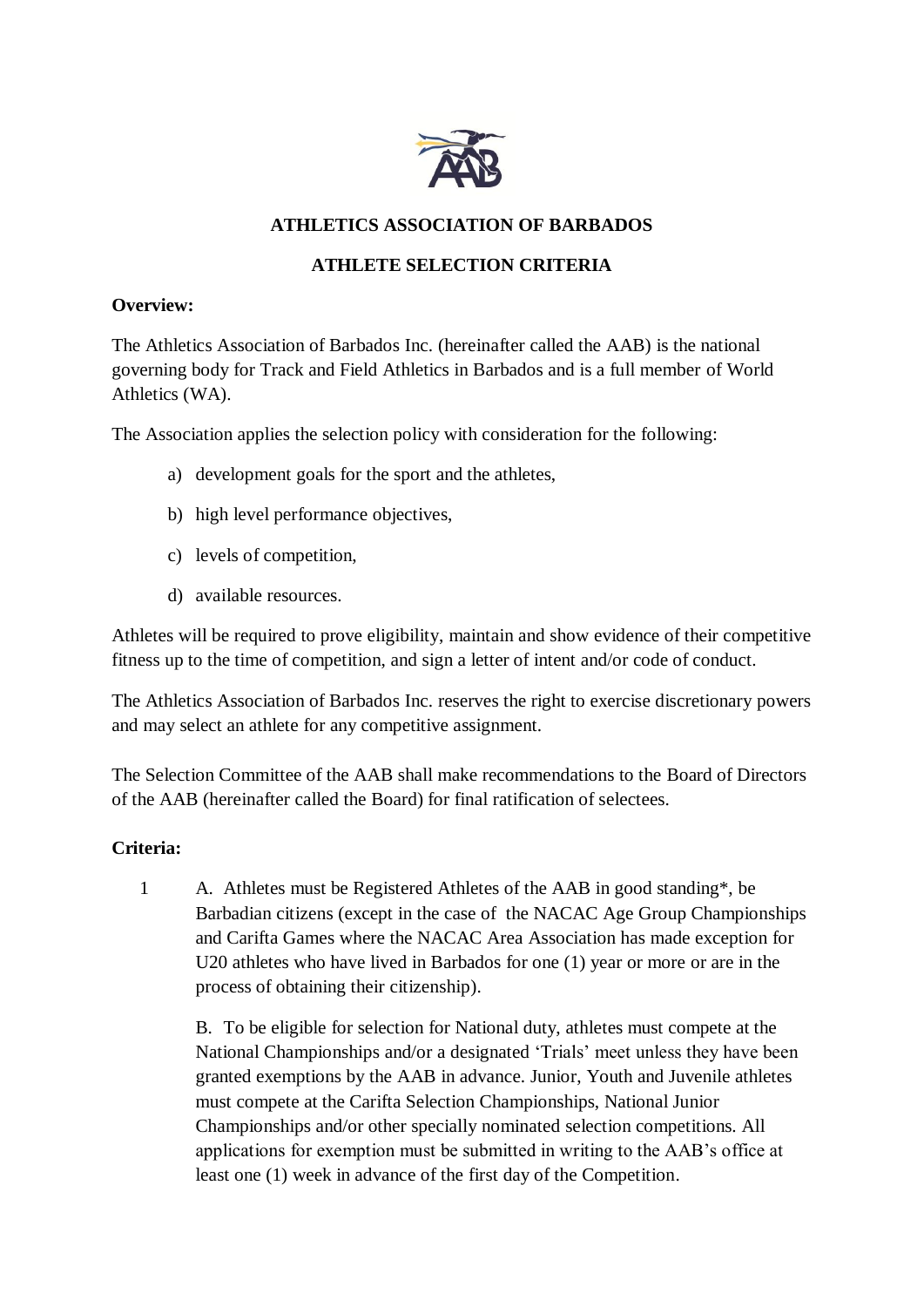**ALL** athletes selected for national duty must be fully vaccinated against covid 19/ the coronavirus. Applications for exemptions for medical reasons must be accompanied by evidence from an approved medical practitioner (i.e. a doctor's certificate must be submitted). The onus is on the athlete to seek confirmation of receipt of this communication

- 1. An achievement of the meet organizer's entry/qualification standard for an event does not guarantee selection. The AAB shall set qualification standards, through the Standards Committee, for regional and international competitions. Greater consideration will be given to performances achieved closer to the specified competition for which the athlete is seeking to qualify. Therefore an athlete who achieves a qualifying performance standard is required to maintain that level of performance up to the specified competition.
- 2. Achievement of a qualification standard set by the Board does not guarantee selection as the physical fitness, training status and current form of the athlete determined by a fitness subcommittee of the AAB, will be taken into consideration. The AAB reserves the right to have its medical team determine the fitness and medical soundness of any athlete considered for selection.
- 3. Performances must be achieved during an officially- sanctioned competition organized in conformity with WA rules. The qualifying periods will be specified by the Association.
- 4. Performances achieved in competitions outside of Barbados must be supported by a certified copy of the meet results or other proof of the performances. Only properly verified performances from a recognized source will be considered.
- 5. Wind readings must be within the allowable limit for performances to be considered.
- 6. Athletes who have been named to training squads must meet and train with the squad as required by the Board.
- 7. To be eligible for selection, athletes must compete at the National Championships or specified selection championships/trials and must compete in the events for which they wish to be considered.
- 8. Athletes must compete in the events for which they have been selected.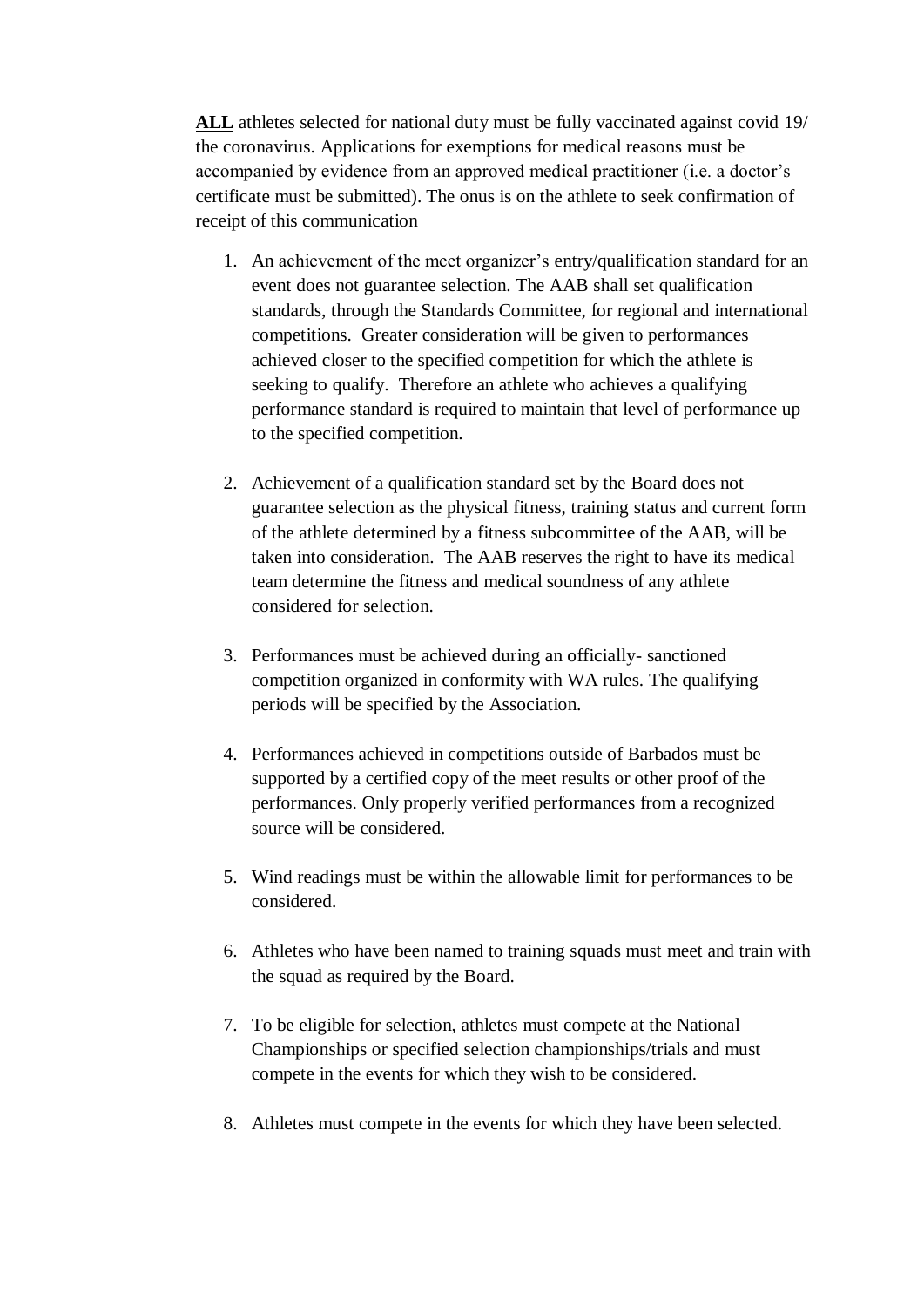- 9. Athletes selected for the relay pool must be available when required for relay practice.
- 10. Athletes who were injured or ill will be subject to a proof of competitive readiness test to be determined by the team's Head Coach in consultation with the athlete's personal coach and will be subjected to a fitness test conducted by a sub-committee appointed by the Board. This test will consist of a controlled performance such as a competition or observed test or trial. This trial will have a predetermined expected outcome.
- 11. When an athlete is injured subsequent to selection, the athlete or representative must disclose the injury to the AAB. The athlete may be required to be examined by medical personnel appointed by the Board and may be required to submit to fitness testing under the auspices of the AAB.
- 12. All athletes selected for National teams are required to sign the AAB's Code of Conduct except in the case of minors, the parents of whom shall sign on their behalf.
- 13. Failure to comply with stated criteria shall result in de-selection.

\* For the purposes of this document, "Good Standing" means an athlete or affiliate who is current with all applicable fees, has no outstanding reports or submissions of any kind to the AAB, has no pending disciplinary charges or processes currently not concluded with the AAB, and is not in breach of any rule of the WA or the AAB.

# **SELECTION CRITERIA FOR SPECIFIED MEETINGS**

# **A. CARIFTA GAMES**

### **i) General Information**

**Carifta 2022 will be held in Jamaica from 16th to 18 th April.**

The **2022** CARIFTA team will be confirmed by **28th March 2022.**

*Eligibility***:**

### **ATHLETES SELECTED FOR NATIONAL DUTY MUST BE FULLY VACCINATED AGAINST COVID 19/ the CORONAVIRUS.**

Athletes must be registered Athletes of the AAB in good standing, be Barbadian citizens, and possess current Barbados passport and/or proof of citizenship. Additionally, an athlete who can provide proof of residency in Barbados for a